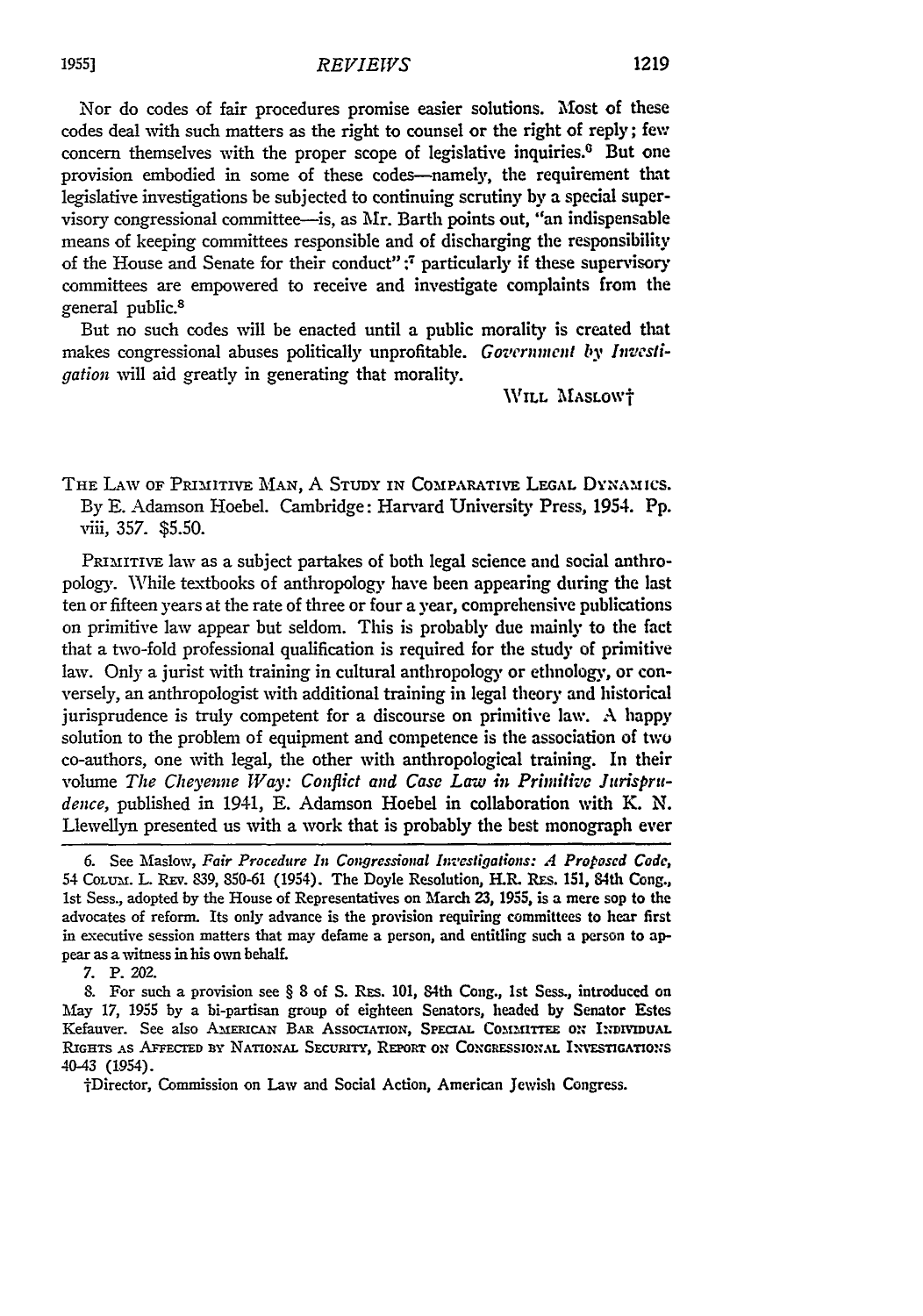written on the subject. Since then, Professor Hoebel has further distinguished himself in the sphere of legal science **by** the publication of half a dozen papers on primitiire law, including his important essay on *Flindamental Legal Concepts as Applied in the Study of Primitive* Law.' Now Professor Hoebel has published a comprehensive volume that submits a wealth of factual material to sociological analysis and legal evaluation.

The book is divided into three parts. The largest of these parts, and the factual backbone of the volume, is part II, "Primitive Law-ways," which consists of a series of studies of social structures and tribal laws, derived front monographs. Two of the five chapters in this part are devoted to American peoples, the Eskimos and the Plains Indians; one to an Asiatic people, the Ifugao of Luzon; one to an African group, the Ashanti; and one to the Melanesian Trobriand Islanders. These chapters are primarily descriptive, but Professor Hoebel also supplies analysis and commentary. A number of other primitive groups are referred to in parts I and III, but these parts are primarily devoted to theoretical discussion. Thus part I, entitled "The Study of Primitive Law," includes chapters on "The Cultural Background of Law," "What is Law ?," "Methods and Techniques," and "Fundamental Legal Concepts as Applied in the Study of Primitive Law." Part III, under the heading "Law and Society," contains three essays: "Religion, Magic and Law," "The Functions of Law," and "The Trend of the Law." There are, of course, a bibliography and an index.

Professor Hoebel calls his method "functional realism."<sup>2</sup> His attitude toward law arises from his general methodological postulate in anthropology: "Our primary concern, it is true, is functional: How does the law work as a whole? **Why** does it work as it does? How and why do its parts work as they do in relation to each other and to the cultural totality and the social entirety **?"** This is a paraphrase of the classic definition of functionalism coined **by** Malinowski, the dogma and methodological vade mecum of the majority of students of anthropology in the English-speaking world from around 1925 until only a few years ago. But recently functionalism has been tempered **by** a renascence of the historical approach, and it is pleasant to find Professor Hoebel in the camp of those scholars who not only recognize the great importance of history, but live up to this insight in their own method of research:

"[C]ulture and society are not momentary things. They come out of the past, exist in the present, and continue into the future. They have historical continuity. What they are is the product of what they have been, worked upon **by** presently impinging conditions and forces. **...** Thus with the law; its present nature and functions are our chief concern, but its general history also has significance."'4

The author analyzes the "law systems" of the cultures he examines. The term is a sufficiently accurate and useful one, but it must be distinguished from

**<sup>1.</sup>** 51 YALE L.J. 951 (1942).

<sup>2.</sup> **P.** 5.

**<sup>3.</sup>** P. 288.

<sup>4.</sup> **Pp.** 288-89.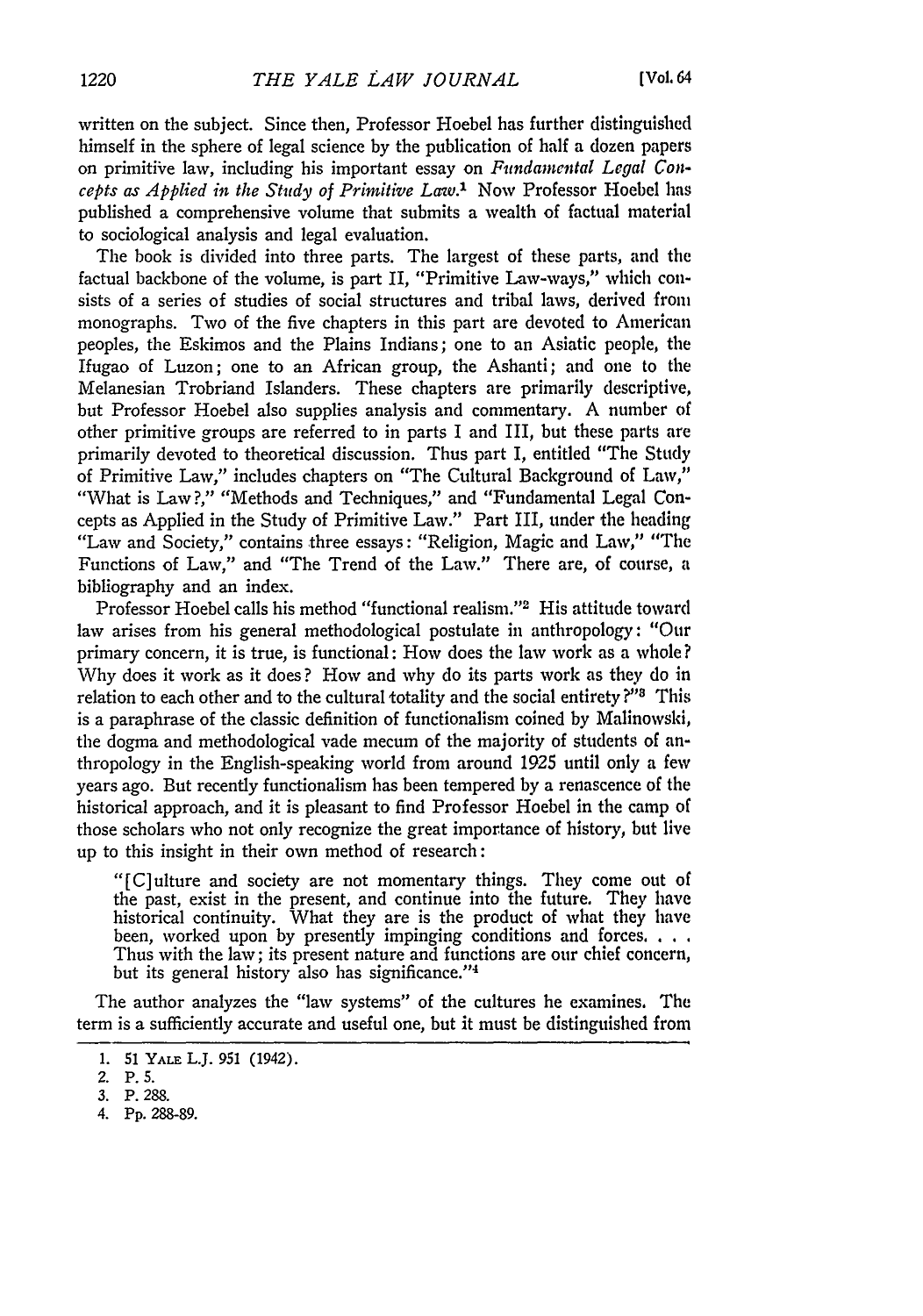the very similar term "legal system" which, following Dean Wigmore, should be restricted to the small number of peoples "who have developed a welldefined, organized, continuous body of legal ideas and methods, reaching the dignity and solidarity of a legal system."<sup>5</sup> Not one of the primitive peoples whose laws are discussed in part II would qualify for this category, not even the Ashanti. Generally speaking, the study of primitive law is not concerned with "legal systems," although it may deal with the early stages in the development of legal systems.<sup>6</sup>

Professor Hoebel presents his own definition, not of "law," but of the adjective "legal," and used as a noun, "the legal:" "A social norm is legal if its neglect or infraction is regularly met, in threat or in fact, by the application of physical force by an individual or group possessing the socially recognized privilege of so acting."7 Implicit in this definition is the general concept of law as a complex of rules of social conduct, or norms, and of "a law" as one of these rules or norms. But there are rules that are not law, and the author takes the trouble of demonstrating that in particular, custom and law are not identical: otherwise, "the patterns of pottery making, flint flaking, tooth filing, toilet training, and all the other social habits of a people, are law."<sup>8</sup> The argument is not a sound one, for habits, usages and technical practices are not really "customs." The term "custom" should be reserved for social behavior and norms of social conduct that have relevance to the public order in the community. Law arises out of custom: there can be no doubt that in the early stages of most of the great European legal systems, the unwritten law grew up in the form of custom.

Professor Hoebel presents an interesting theory of how such unwritten "primeval" law originally developed. Having initially stated that the first essential function of law is to define relationships among the members of a society, he suggests:

"No culture has a specific starting point in time; yet in the operation of the first function it is as though men were getting together and saying to each other, 'Look here! Let's have a little organization here or we'll never get anywhere with this mess! Let's have a clear understanding of who's who, and what we are to do, and how we are going to do it !' In its essence it is what the social-contract theorists recognized as the foundation of social order."<sup>9</sup>

Interesting though this theory is, the reviewer is inclined rather to George W. Paton's view:

9. P. 276.

<sup>5. 1</sup> WIGMORE, A PANORAMA OF THE WORLD'S LEGAL SYSTEMS 4 (1928).

**<sup>6.</sup>** One **of the** best examples, in **the** sphere of Germanic laws, is H. Schreuer, *Das* Recht der Toten, in 33 ZEITSCHRIFFT FÜR VERGLEICHENDE RECHTSWISSENSCHAFT 333 (1916), 34 *id. 1.*

<sup>7.</sup> P. **28.**

**<sup>8.</sup> P.** 20.